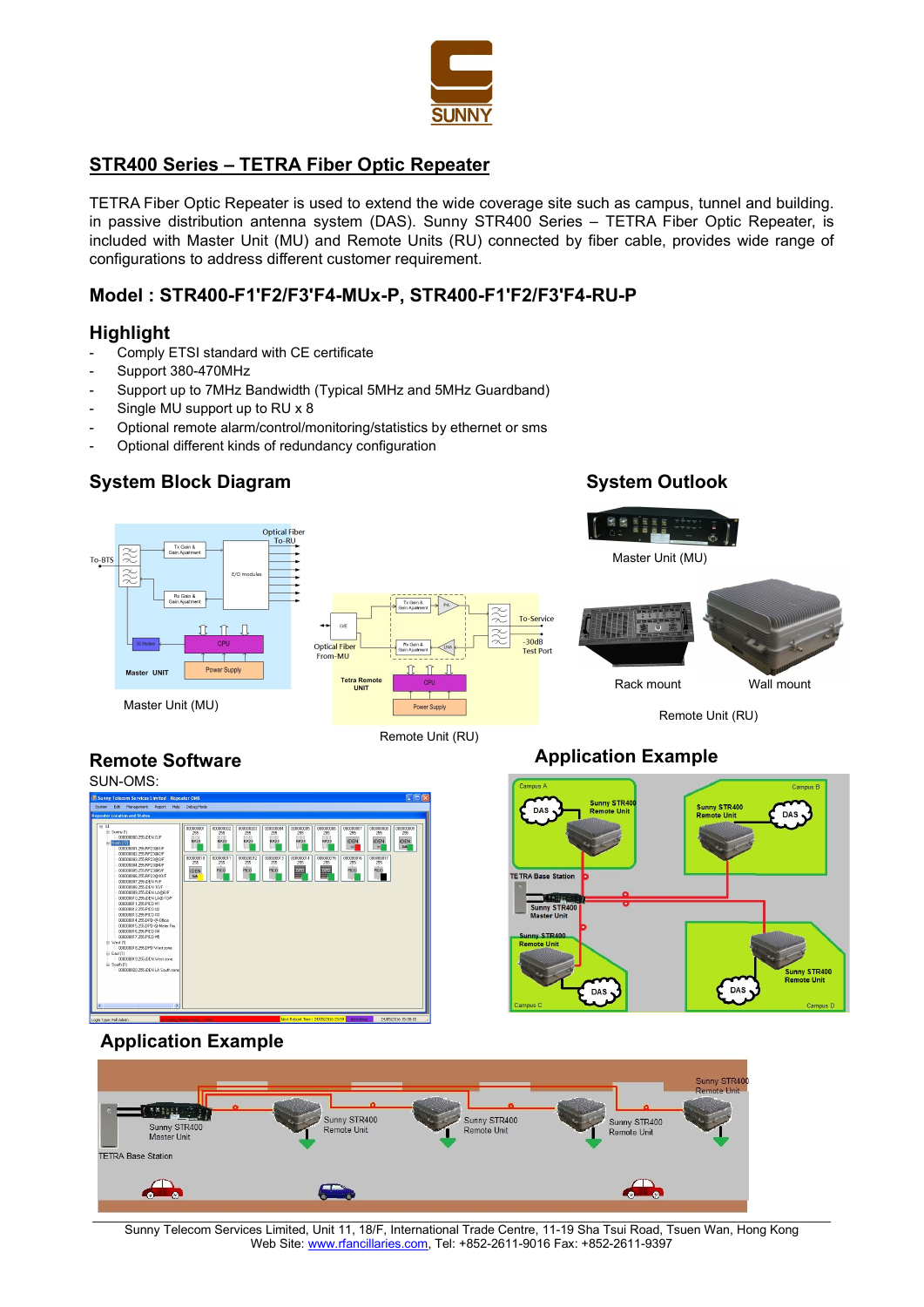

## MU Electrical Specifications

| <b>Items</b>                 | <b>Uplink</b>        | <b>Downlink</b>                                                                                             |
|------------------------------|----------------------|-------------------------------------------------------------------------------------------------------------|
| <b>Frequency Range</b>       | F1-F2MHz             | F3-F4MHz                                                                                                    |
|                              | (within 380-470MHz)  | (within 380-470MHz)                                                                                         |
| <b>Bandwidth Range</b>       | 5MHz (Optional 7MHz) | 5MHz (Optional 7MHz)                                                                                        |
| Guardband (F3 minus F2)      | $\geq 3$ MHz         | $\geq 3$ MHz                                                                                                |
| <b>RF Output Level</b>       | $-5\pm2$ d $Bm$      |                                                                                                             |
| Dynamic Range                | $\geq 60$ dB         |                                                                                                             |
| Max. RF Input without Damage |                      | ≤0dBm                                                                                                       |
| <b>Input Sensitivity</b>     |                      | $\geq -45$ dBm                                                                                              |
| Third Order Intercept        | $\geq$ +25dBm        |                                                                                                             |
| <b>VSWR</b>                  |                      | $\leq 1.5$                                                                                                  |
| Compliance                   |                      | Radio: ETSI TS101 789, EN300 392, EN300 394, EN303 035<br>EMC: EN301 489, Safety: EN60950, Health: EN 50385 |

#### MU Optical Specifications

| <b>Items</b>                      | <b>Uplink</b>      | <b>Downlink</b>                                                                                                                                        |
|-----------------------------------|--------------------|--------------------------------------------------------------------------------------------------------------------------------------------------------|
| <b>Total Optical Output Power</b> |                    | $-4\negmedspace\negmedspace\negmedspace$ -4 $\negmedspace\negmedspace\negmedspace\negmedspace\negmedspace\negthinspace\negthinspace 0$ d $\mathsf{Bm}$ |
| Optical Max. Input power          | $0.5$ d $Bm$       |                                                                                                                                                        |
| Optical Min. Input power          | $-14dBm$           |                                                                                                                                                        |
| Optical wavelength                | 1270 <sub>nm</sub> | 1330 <sub>nm</sub>                                                                                                                                     |
| Optical Loss                      |                    | ≤10dB                                                                                                                                                  |
| <b>Optical Connector</b>          |                    | FC/APC (Single Mode Duplex)                                                                                                                            |
| Number of Optical Ports           |                    | 1-8 (subjected to nos of RUs connected with MU)                                                                                                        |

## MU Power Supply and Mechanical Specifications

| <b>RF</b> Connector               | N-Female, 50ohm*                                                             |
|-----------------------------------|------------------------------------------------------------------------------|
| <b>Operating Temperature</b>      | $-5 \sim +45$ °C                                                             |
| Operating Humidity                | ≤85%                                                                         |
| <b>MTBF</b>                       | $\geq$ 100000 hours                                                          |
| Power Supply                      | AC220V±60V.45~55Hz                                                           |
|                                   | OR -48V DC (option STR400-DC)                                                |
| Max. Power Consumption            | ≤50W                                                                         |
| <b>Heat Dissipation</b>           | ≤40W                                                                         |
| <b>Cabinet Environment Rating</b> | IP20                                                                         |
| Remote Control Module             | RS232/USB (Standard)                                                         |
|                                   | Wireless Modem (option STR400-RFM, STR400-WD)                                |
|                                   | Ethernet (option STR400-ETH)                                                 |
| Alarm Type                        | No AC Power, Over Temperature, Low RF Downlink Power, RU Optical link Failed |
| Dimension                         | 2U (19" rack mount, 500mm depth)                                             |
| Weight                            | 10 <sub>kg</sub>                                                             |

#### RU Electrical Specifications

| <b>Items</b>                 | <b>Uplink</b>                                                                                               | <b>Downlink</b>      |
|------------------------------|-------------------------------------------------------------------------------------------------------------|----------------------|
| <b>Working Frequency</b>     | F1-F2MHz                                                                                                    | F3-F4MHz             |
|                              | (within 380-470MHz)                                                                                         | (within 380-470MHz)  |
| <b>Bandwidth</b>             | 5MHz (Optional 7MHz)                                                                                        | 5MHz (Optional 7MHz) |
| Guardband (F3 minus F2)      | $\geq 3$ MHz                                                                                                | $\geq 3$ MHz         |
| Max. Output Power            |                                                                                                             | $28\pm2$ d $Bm$      |
|                              |                                                                                                             | $37\pm2$ d $Bm$      |
|                              |                                                                                                             | $40\pm2$ d $Bm$      |
|                              |                                                                                                             | 43±2dBm              |
| Max. Gain                    | $53\pm3$ d $B$                                                                                              | 55±3dB               |
| Intermodulation attenuation^ |                                                                                                             | ≤-60dBc              |
| Max. Input without damage    | $\leq$ -10dBm                                                                                               |                      |
| <b>Input Sensitivity</b>     | $\geq$ -120dBm                                                                                              |                      |
| Noise Figure                 | ≤5dB                                                                                                        |                      |
| Gain Adjustable Range        |                                                                                                             | ≥25dB@1dB/step       |
| Time Delay                   | ≤2us                                                                                                        |                      |
| Ripple                       | ≤2dB                                                                                                        |                      |
| ALC                          | ∧Po≤±1 dBm                                                                                                  |                      |
| <b>VSWR</b>                  | ≤1.5                                                                                                        |                      |
| Compliance                   | Radio: ETSI TS101 789, EN300 392, EN300 394, EN303 035<br>EMC: EN301 489, Safety: EN60950, Health: EN 50385 |                      |